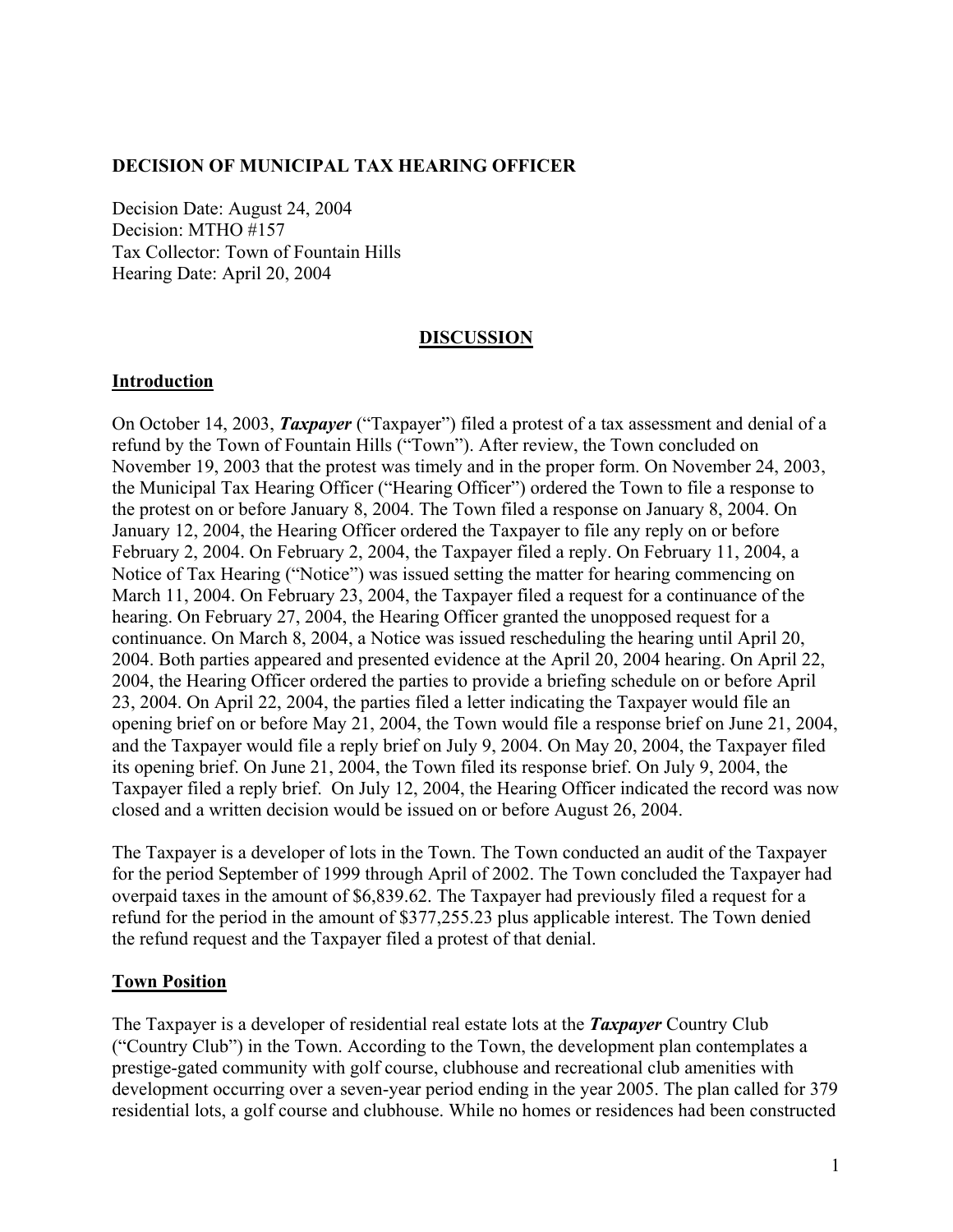on the lots in question, the Town asserted there were a number of off-site improvements at the Country Club that had to be constructed prior to the first lot sale. Those improvements included the completion of Drive and Avenue; grading had begun on the remaining roads including *Taxpayer* Country Club Drive; the Guardhouse was present and sewer installation for Phase I had begun. The Town argued that under the terms of the "Declaration of Covenants, Conditions, Restrictions, and Easements for *Taxpayer* Country Club" ("Declarations") purchasers of lots accede to ownership interest in all of the so-called "off-site" common area improvements. The Town argued that the Declaration is clear: when a lot is purchased at *Taxpayer*, the purchaser acquires land and rights in appurtenant lands, i.e., the easements and the roads. According to the Town, while the "lot" purchased may not have an improvement erected on it at the time of sale, that does not mean that the purchaser has not acceded to legal and/or equitable ownership estates in improved real property.

The Town argued that quite apart from the "non-contiguous" common area improvements, each of the contested lots in question had, at minimum, graded access and/or roadway bladed areas up to and/or on the actual lots prior to their sale. Further, the Town asserted that to the extent that native plant permits were obtained and pulled, with native vegetation moved, preserved and relocated following such blading and grading, that activity renders the subsequent lot sales ones of "improved real property" pursuant to the Town Tax Code Section 416(a)(2)(B) ("Section  $416(a)(2)(B)$ "). Section  $416(a)(2)(B)$  defines "improved real property" to mean real property where improvements have been made to land containing no structure (such as paving or landscaping). According to the Town, by use of the terms "such as", the ordinance allows for the existence of other examples in addition to those specifically identified. The Town asserted the antecedent of items in the parenthetical contained in Section  $416(a)(2)(B)$  is the term "improvements". The Town argued that graded thoroughfares constitute just such an improvement. While the Taxpayer relied on Estancia Development Associates, LLC v. City of Scottsdale, 196 Ariz. 87, 993 P.2d 1051 (App. 1999), the Town asserted there was no decision made by the Estancia court regarding what constituted an improvement under Section  $416(a)(2)(B)$ .

Town Tax Code Section 416(a)(2)(D) ("Section 416(a)(2)(D)") defines "improved real property" as real property" where water, power, and streets have been constructed to the property line." According to the Town, there has been a longstanding administrative practice to interpret Section  $416(a)(2)(D)$  so that the three elements are properly read in the disjunctive, rather than conjunctive, sense so that if any one of the elements is in place, then the affected real property become "improved real property." The Town further argued that the longstanding administrative practice is consistent with the legislative intent of treating the "and" in Section  $416(a)(2)(D)$  as an "or" and thus if any one of the elements was present then the sales of lots were taxable as improved real property. The Town argued that the "legislative body", the League of Arizona Cities and Towns ("League") has clearly stated that the use of "and" instead of "or" in Section 416(a)(2)(D) was a "… grammatical oversight in the code …". According to the League, Section  $416(a)(2)(D)$  was intended to tax all lots upon which water, power or streets had been constructed. Based on all the above, the Town requested the Taxpayer's appeal be denied and the Town's denial of the claim for refund and audit assessment be upheld.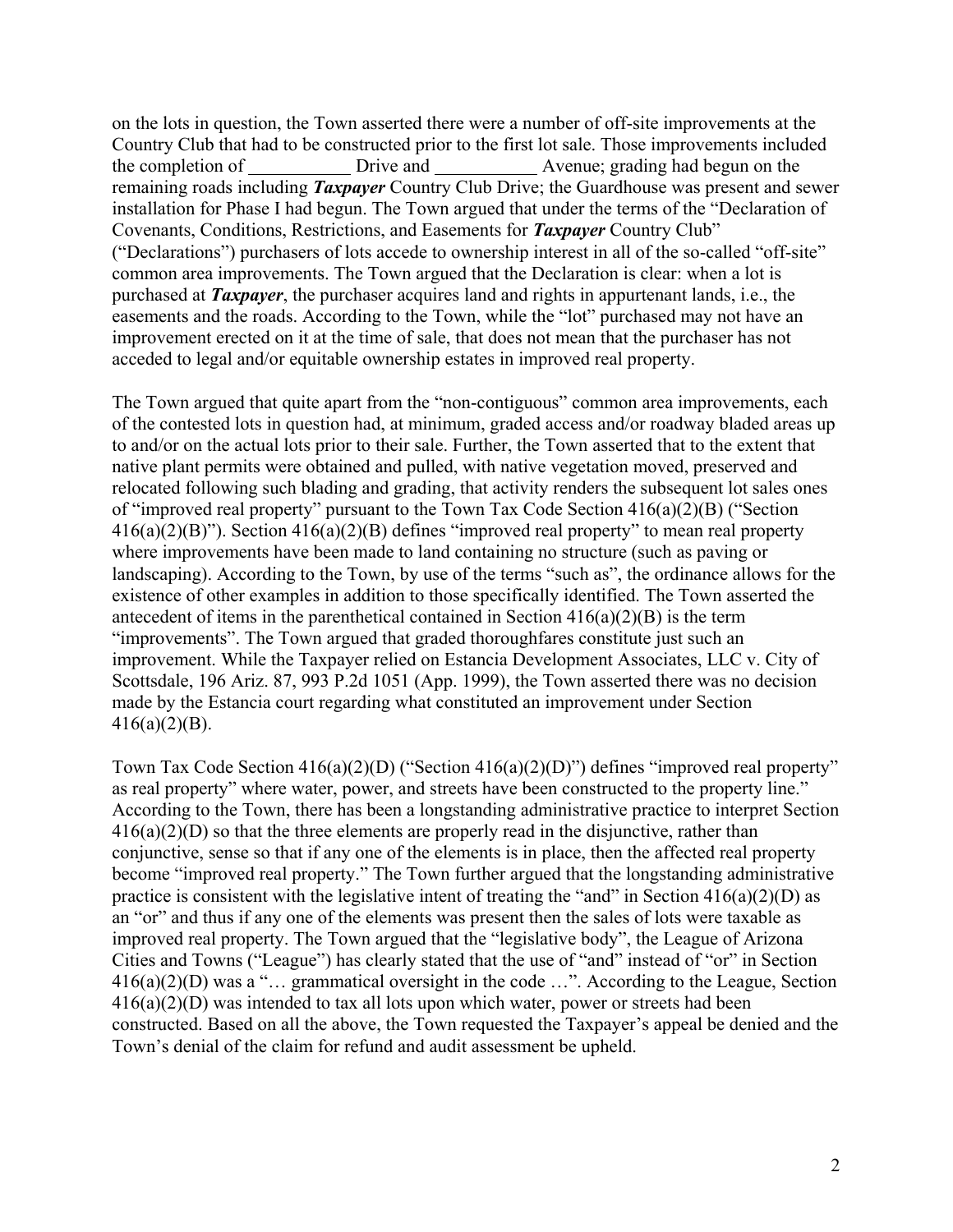# **Taxpayer Position**

The Taxpayer argued that based on the recent Estancia court decision, it is entitled to a refund for taxes paid on the sale of lots during the period of September 1999 through April 2002. According to the Taxpayer, the Estancia court determined that, based on the plain and ordinary language of the Scottsdale City Tax Code Section 416, the sale of vacant parcels to which improvements were promised to be made, but had not yet been constructed, was not subject to the tax on speculative building. The Taxpayer asserts that Section 416 is identical to the statute at issue in Estancia. "Improved Real Property" is defined as any real property:

- (A) upon which a structure has been constructed; or
- (B) where improvements have been made to land containing no structure (such as paving or landscaping); or
- (C) which has been reconstructed as provided by Regulation; or
- (D) where water, power and streets have been constructed to the property line

The Taxpayer argued that the lots included in the refund claim had no structures, no nonstructural improvements nor reconstruction on them. For that reason, the Taxpayer's claim was focused on Subsection D on whether or not water, power and streets had been constructed to the property line.

According to the Taxpayer, there was no blading or improvement of any kind on the lots themselves. The Taxpayer also asserted that there was no evidence to demonstrate there was any movement or relocation of the native plants on the lots in question. In fact, the Taxpayer argued that the value of the lots is that they are in a native desert condition at the time of the sale. The Taxpayer did not dispute that there were common area improvements. The Taxpayer asserted there were also such improvements in the Estancia court case. The Taxpayer argued that the decision of Estancia governs this dispute and as a result the Hearing Officer must find in the Taxpayer's favor.

The Taxpayer asserts that the Town has improperly inserted words into Section  $416(a)(2)(D)$ . According to the Taxpayer, in order for there to be "improved real property" pursuant to Section  $416(a)(2)(D)$ , there must be water, power and streets constructed to the property line. The Taxpayer argued that it is clear that needs to be all three (water, power and streets) present in order for thee to be "improved real property" pursuant to Section 416(a)(2)(D). In this case, the Taxpayer argued that while there may be electrical conduit to the property line, there were no wires running through the conduit. According to the Taxpayer, only when wire is pulled through the conduit to the property line has power been "constructed to the property line". The Taxpayer agreed that if the network of main and lateral water pipes is constructed to the property line that would meet one-third of the test set forth in Section 416 (a)(2)(D). The Taxpayer asserted that if the Town had intended that any one of the three items (water, power and streets) was sufficient in order to be "improved real property", they would have said "or" and not "and". The Taxpayer also argued Section  $416(a)(2)(D)$  is a scope issue and as a result any ambiguities must be resolved in favor of the Taxpayer.

According to the Taxpayer, the Declaration evidences the intent of the Taxpayer that the common areas were to be owned and controlled by either the *Taxpayer* Community Association,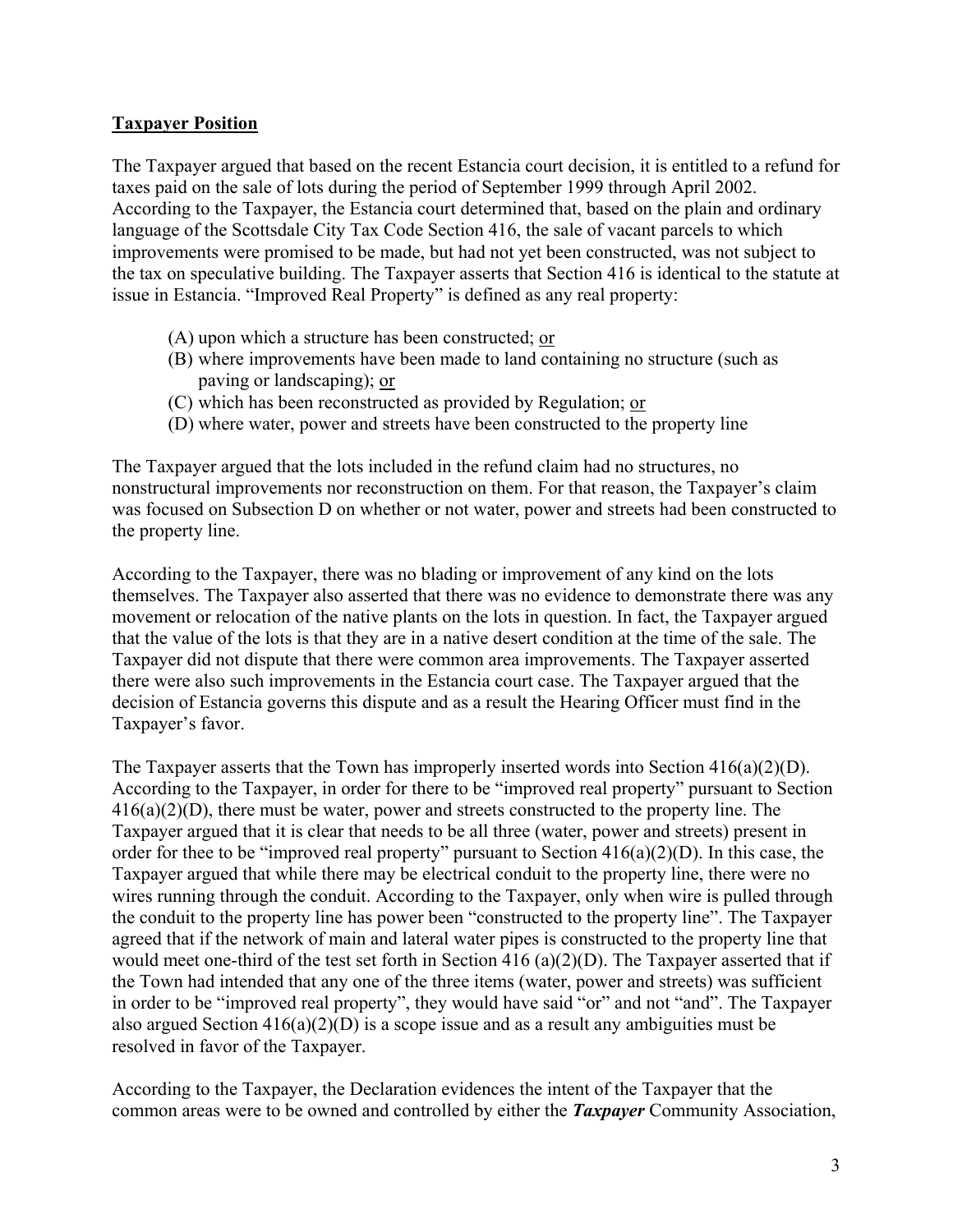Inc. ("Association"), an Arizona nonprofit corporation, or the Taxpayer. The Declaration gives very specific rights to the Association which limit the right and easement of enjoyment in and to the common areas. The Taxpayer argued that the Town has mistaken an easement for ownership. The Taxpayer asserted that none of the provisions of the Declaration anticipated that the lot owners hold, or will hold, title to any real property other than their own lots.

#### **ANALYSIS**

The first issue is whether or not the lots in question were "improved real property" pursuant to Section 416(a)(2)(B). Section 416(a)(2)(B) defines "improved real property" as any real property "where improvements have been made to land containing no structure (such as paving or landscaping) …". Clearly, there were improvements in the development such as major ingress/egress roads, the Guardhouse, and other off-site improvements that would have increased the value of the lots. However, our issue is more narrow in that we must decide whether or not the lots were "improved real property" pursuant to Section  $416(a)(2)(B)$ . In making that decision, we do not find there is any sale of common areas when a lot is sold. Instead, there is right to use common areas that attached to the sale of the lot. As we have previously concluded in other cases, we do not find that a sale of a lot, without a structure, which is part of a development with improved common areas which the lot purchaser has a right of "use and enjoyment" is a sale of "improved real property" pursuant to Section  $416(a)(2)(B)$ . The alternatives set forth in Section 416(a)(2)(B) refers to improvements on the lot such as paving or landscaping. There was no evidence to demonstrate there was any paving on the lots. Further, there was no evidence there was any landscaping on the lots. While the Town alluded that there was some movement of native plants, there was no evidence in support of that. Even if there had been some movement of native plants, it is unclear that would reach the level of constituting landscaping. Lastly, we did not find any evidence of improvements to the lots that would be similar to paving or landscaping. Accordingly, we must conclude that the Town's interpretation of Section 416(a)(2)(B) would result in a "strained construction implication" in order to tax the sale of lots in this case.

The second issue is whether or not the lots in question were "improved real property" pursuant to Section 416(a)(2)(D). Section 416(a)(2)(D) defines "improved real property" as any real property "where water, power and streets have been constructed to the property line". First, we must conclude that Section  $416(a)(2)(D)$  is plain and unambiguous that one must have all three items (water, power and streets) constructed to the property line in order for there to be "improved real property" pursuant to Section  $416(a)(2)(D)$ . The evidence demonstrated that while some cities/towns may have construed the "and" to be an "or", there were also some cities/towns that construed the "and" to be "and" and required all three items (water, power and streets) to be constructed to the property line. In this case, we do find there was sufficient evidence to conclude there was water constructed to the property lot lines. However, we do not find sufficient evidence to conclude that there was power and streets constructed to the property line. It appears there may have been some graded access and/or roadway bladed to the lots but, we do not find that activity would reach to level of being a street constructed to the property line. Similarly, there may have been some electrical conduit constructed to the property line but there was no evidence of any power being available to provide service through such conduit. As a result, we do not find there was power constructed to the property line at the time of the lot sales.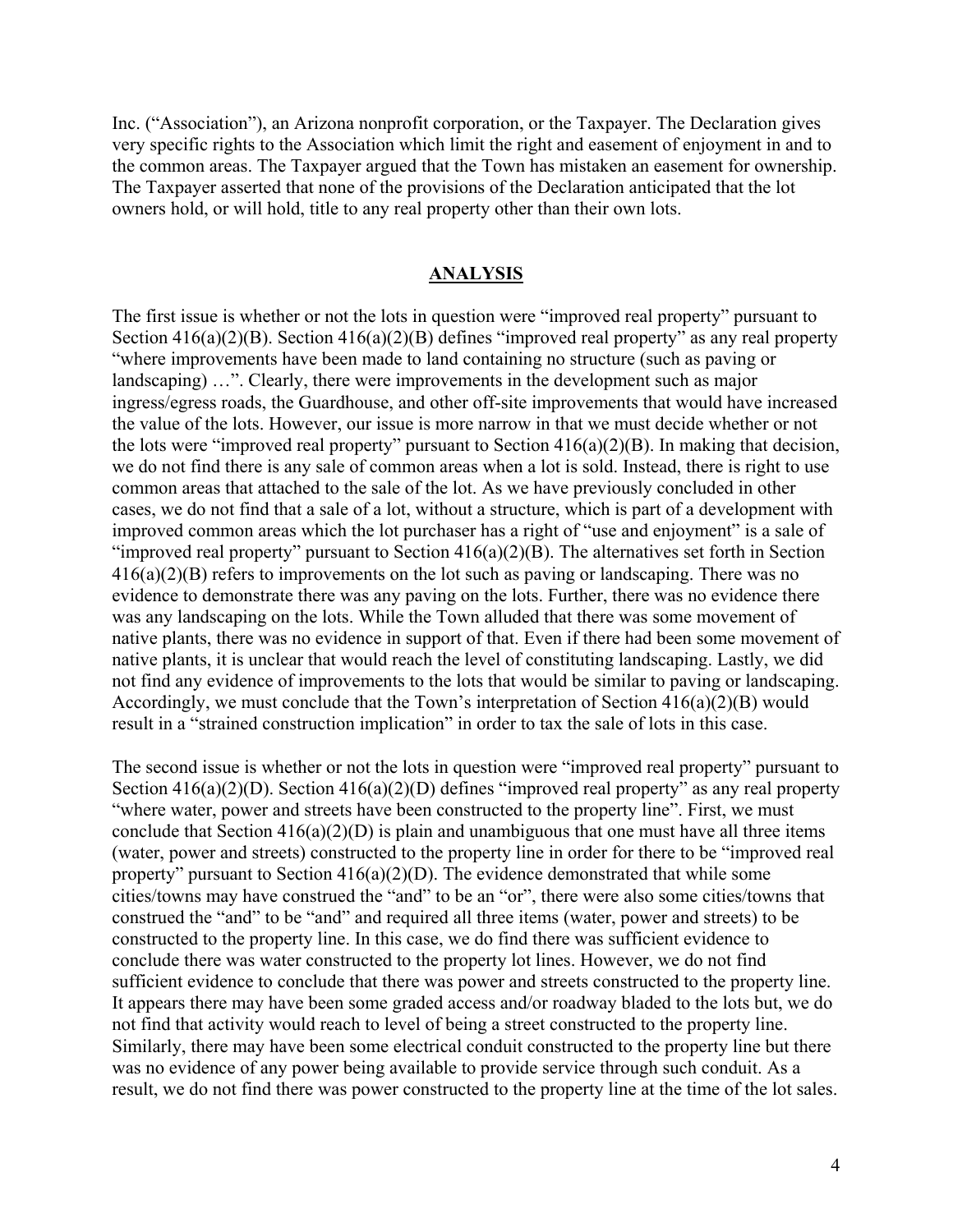Based on the above, we do not find the sale of Taxpayer's lots would constitute "improved real property pursuant to Section  $416(a)(2)(D)$ .

### **FINDINGS OF FACT**

- 1. On October 14, 2003, the Taxpayer filed a protest of a tax assessment made by the Town.
- 2. After review, the Town concluded on November 19, 2003 that the protest was timely and in proper form.
- 3. On November 24, 2003, the Hearing Officer ordered the Town to file a response to the protest on or before January 8, 2004.
- 4. The Town filed a response on January 8, 2004.
- 5. On January 12, 2004, the Hearing Officer ordered the Taxpayer to file any reply on or before February 2, 2004.
- 6. On February 2, 2004, the Taxpayer filed a reply.
- 7. On February 11, 2004, a Notice was issued setting the matter for hearing commencing on March 11, 2004.
- 8. On February 23, 2004, the Taxpayer filed a request for a continuance of the hearing.
- 9. On February 27, 2004, the Hearing Officer granted the unopposed request for a continuance.
- 10. On March 8, 2004, a Notice was issued rescheduling the hearing until April 20, 2004.
- 11. Both parties appeared and presented evidence at the April 20, 2004.
- 12. On April 22, 2004, the Hearing Officer ordered the parties to provide a briefing schedule on or before April 23, 2004.
- 13. On April 22, 2004, the parties filed a letter indicating the Taxpayer would file an opening on or before May 21, 2004, the Town would file a response brief on or before June 21, 2004, and the Taxpayer would file a reply brief on July 9, 2004.
- 14. On May 20, 2004, the Taxpayer filed its opening brief.
- 15. On June 21, 2004, the Town filed a response brief.
- 16. On July 9, 2004, the Taxpayer filed a reply brief.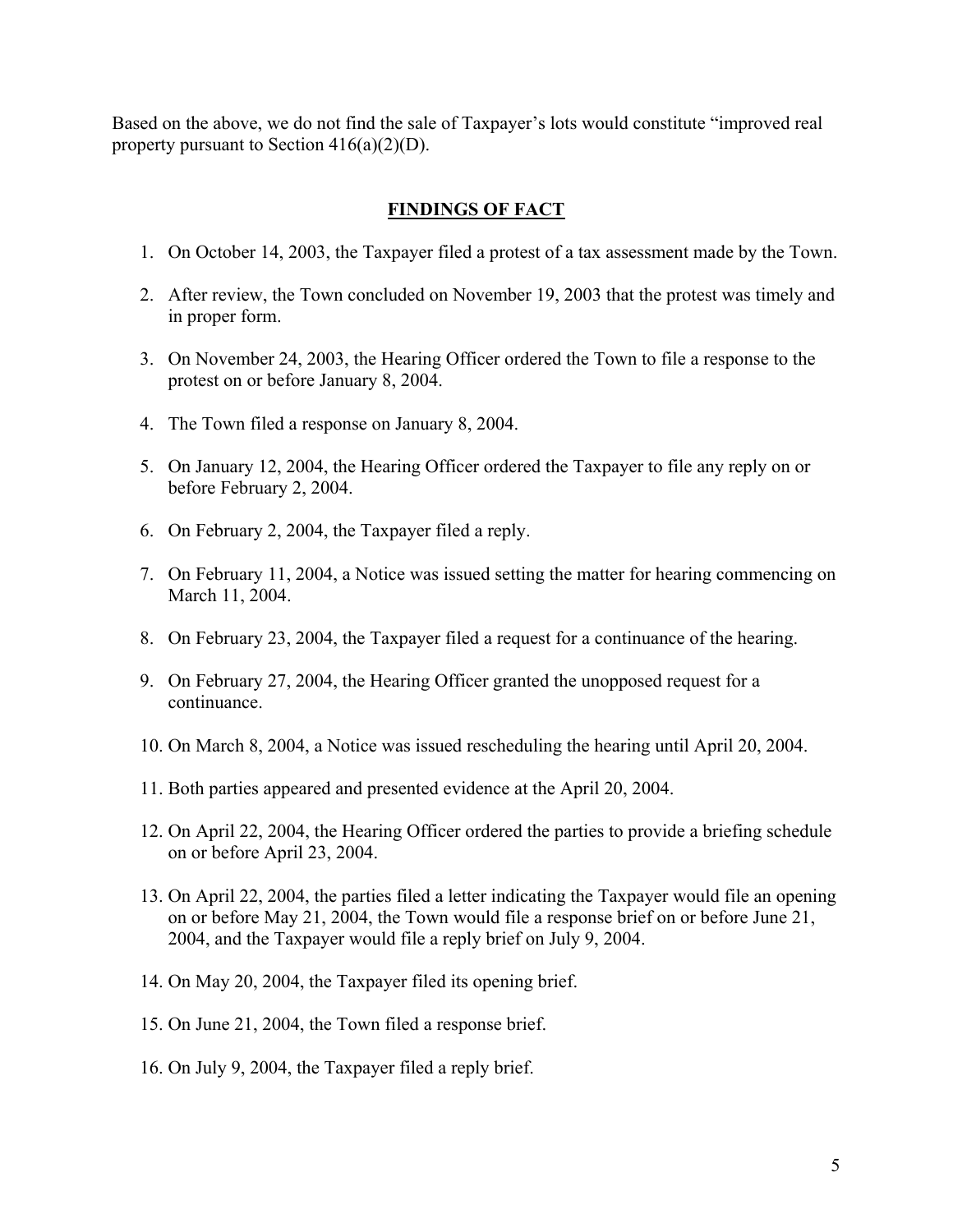- 17. On July 12, 2004, the Hearing Officer indicated the record was closed and a written decision would be issued on or before August 26, 2004.
- 18. The Taxpayer is a developer of lots in the Town.
- 19. The Town conducted an audit of the Taxpayer for the period September 1999 through April 2002.
- 20. The Town concluded the Taxpayer had overpaid taxes in the amount of \$6,839.62.
- 21. The Taxpayer had previously filed a request for a refund for the period in the amount of \$377,255.23 plus applicable interest.
- 22. The Town denied the refund request and the Taxpayer filed a protest of that denial.
- 23. The Taxpayer is a developer of residential real estate lots at the Country Club in the Town.
- 24. The development plan contemplates a prestige gated community with golf course, clubhouse and recreational club amenities with development occurring over a seven-year period ending in the year 2005.
- 25. The plan called for 379 residential lots, a golf course and clubhouse.
- 26. No homes or residences had been constructed on the lots in question.
- 27. There were a number of off-site improvements at the Country Club that had to be constructed prior to the first lot sale.
- 28. Those improvements included completion of Drive and Avenue; grading had begun on the remaining roads including *Taxpayer* Country Club Drive, the Guardhouse was present and sewer installation for Phase I had begun.
- 29. There were graded access and/or roadway bladed areas up to the actual lots prior to their sale.
- 30. The roadways to the actual lots were not paved.
- 31. The Town's Transportation and Air Quality Plans require streets to be paved.
- 32. Water was constructed to the property line of the lots prior to their sale.
- 33. There was no blading or improvement of any kind on the lots themselves.
- 34. The lots were in a native desert condition at the time of their sale.
- 35. There was no power to the property line of the lots at the time of their sale.